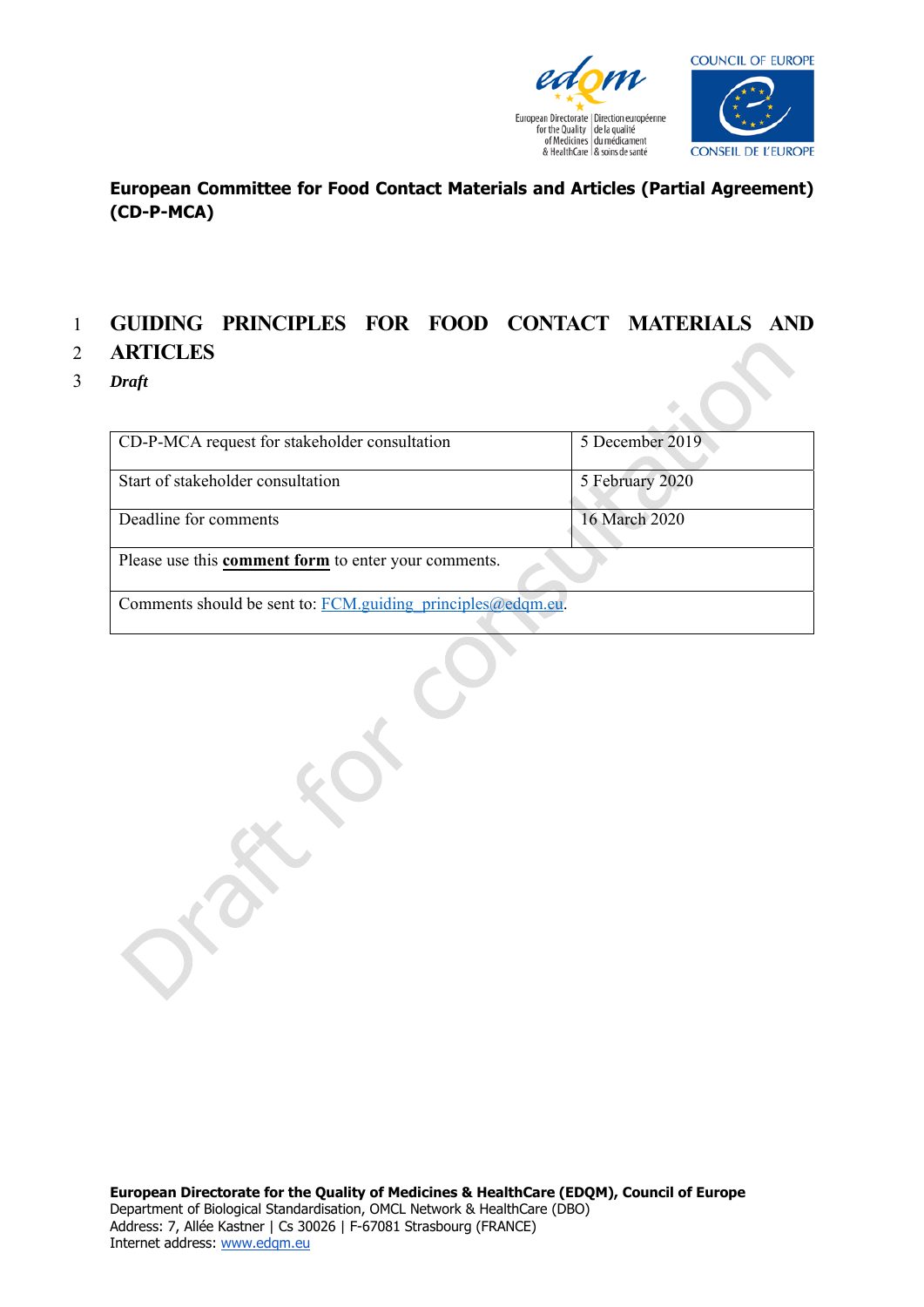#### $\overline{4}$ **Table of Contents**

| 5  |                                                                                                    |
|----|----------------------------------------------------------------------------------------------------|
| 6  |                                                                                                    |
| 7  |                                                                                                    |
| 8  |                                                                                                    |
| 9  | 3.2 Restrictions: specific release (or migration) and overall release (or migration), QM and QMA 3 |
| 10 |                                                                                                    |
| 11 |                                                                                                    |
| 12 |                                                                                                    |
| 13 |                                                                                                    |
| 14 |                                                                                                    |
| 15 |                                                                                                    |
| 16 |                                                                                                    |
| 17 |                                                                                                    |
| 18 |                                                                                                    |
| 19 |                                                                                                    |
|    |                                                                                                    |
|    |                                                                                                    |
|    |                                                                                                    |
|    |                                                                                                    |
|    |                                                                                                    |
|    |                                                                                                    |
|    |                                                                                                    |
|    |                                                                                                    |
|    |                                                                                                    |
|    |                                                                                                    |
|    |                                                                                                    |
|    |                                                                                                    |
|    |                                                                                                    |
|    |                                                                                                    |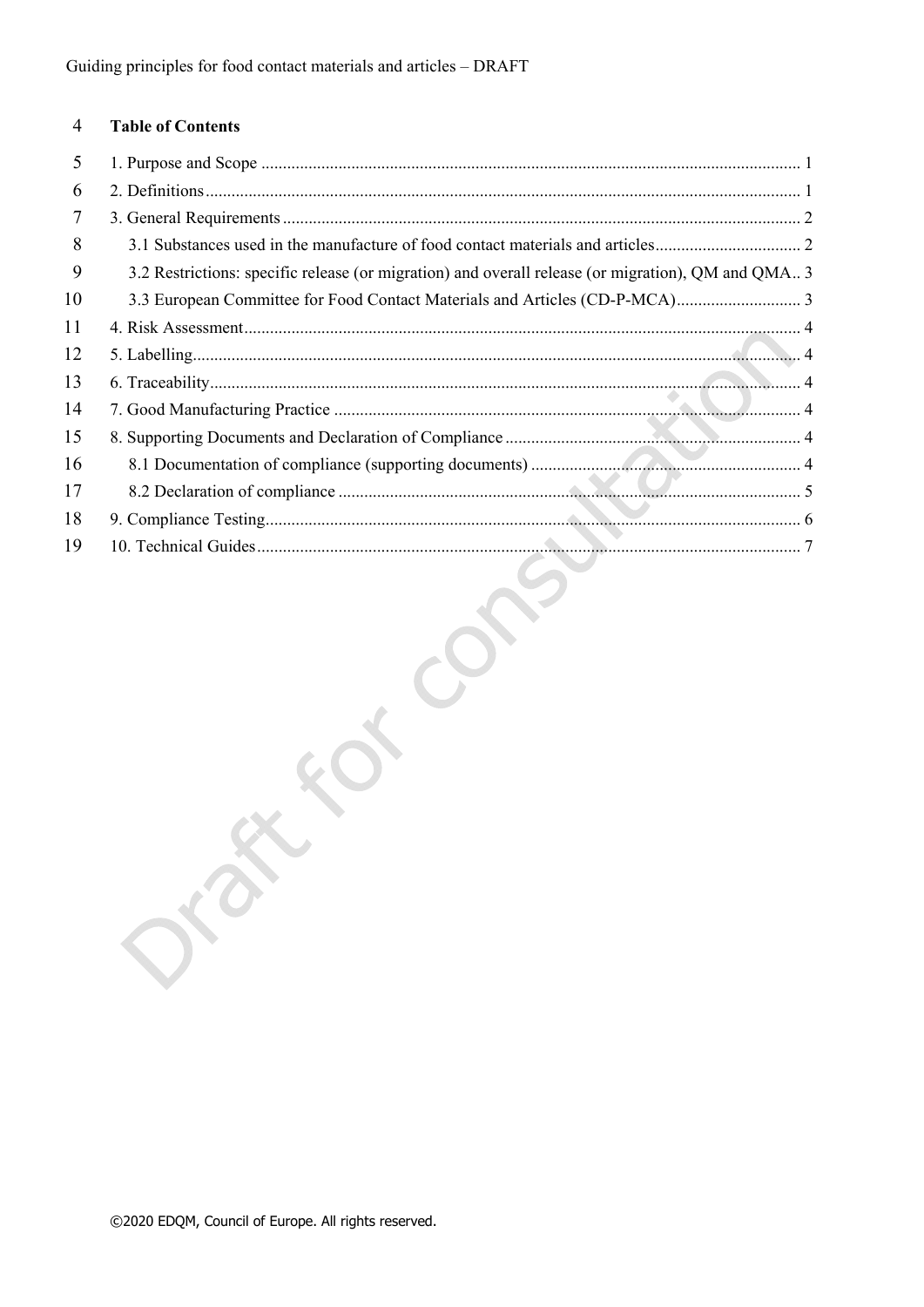## 20 **1. Purpose and Scope**

- 21 Resolution CM/Res(201X) Y, its Guiding Principles and the supplementary Technical Guides contribute 22 to the protection of human health by ensuring the safety and quality of food contact materials and articles
- 23 as defined in Regulation (EC) No 1935/2004, that are not covered by material specific legal provisions
- 24 or other measures at the European Union (EU) level. The Resolution therefore complements the existing
- 25 European legislation. This appendix provides general guidance, e.g. on the use of substances in the
- 26 manufacture of food contact materials and articles, labelling and the need for a declaration of compliance
- 27 and supporting compliance documentation. It applies to all food contact materials and articles under the
- 28 scope of the Resolution and to the container-closure-system of medicinal products in cases considered
- 29 appropriate by the competent authority responsible for granting their marketing authorisation. The
- 30 supplementing Technical Guides detail the specific implementing provisions and further restrictions for
- 31 the materials and articles under their scope.

# 32 **2. Definitions**

- 33 The definitions of Regulation (EC) No 1935/2004, and where appropriate of Regulation (EU) No
- 34 10/2011, apply in the context of the Resolution, the Guiding Principles and the respective Technical
- 35 Guides.

<u>.</u>

- 36 In addition, the following definitions apply:
- 37 *Food contact*: direct (physical contact) or indirect contact of a food contact material or article with a
- 38 food. Food contact materials and articles can transfer substances to food as a result of physical contact
- 39 (including set-off), passing through different packaging components or layers in a multi-layer material
- 40 or passing through the gas phase.
- 41 *Officially evaluated substances*: substances for which risk assessment has been carried out, according
- 42 to the principles stated under section 4, by a competent authority of a Council of Europe Member State
- 43 or relevant European authority.
- *A4 Overall release limit* (ORL) or *overall migration limit* (OML)<sup>1</sup>: the maximum permitted amount of non-45 volatile substances released from a material or article into food simulants.
- 46 *QM*: the maximum permitted quantity of a substance in the final material or article expressed as mass 47 per mass concentration.
- 48 *QMA*: the maximum permitted quantity of a substance in the final material or article expressed as mass 49 per surface area in contact with food.
- 50 *(Quantitative) structure-activity relationship ((Q)SAR)*: a simplified mathematical representation of
- 51 complex chemical-biological interactions that seeks to predict the physicochemical and biological

 $<sup>1</sup>$  The term 'OML' is especially used in connection with polymeric materials (e.g. plastics), whereas the term "release" is</sup> understood to designate any mechanism of substance transfer from a food contact material and article to food. In the context of this this Guiding Principles the general term 'release' is used for substance transfer from food contact materials and articles to food, including polymeric materials.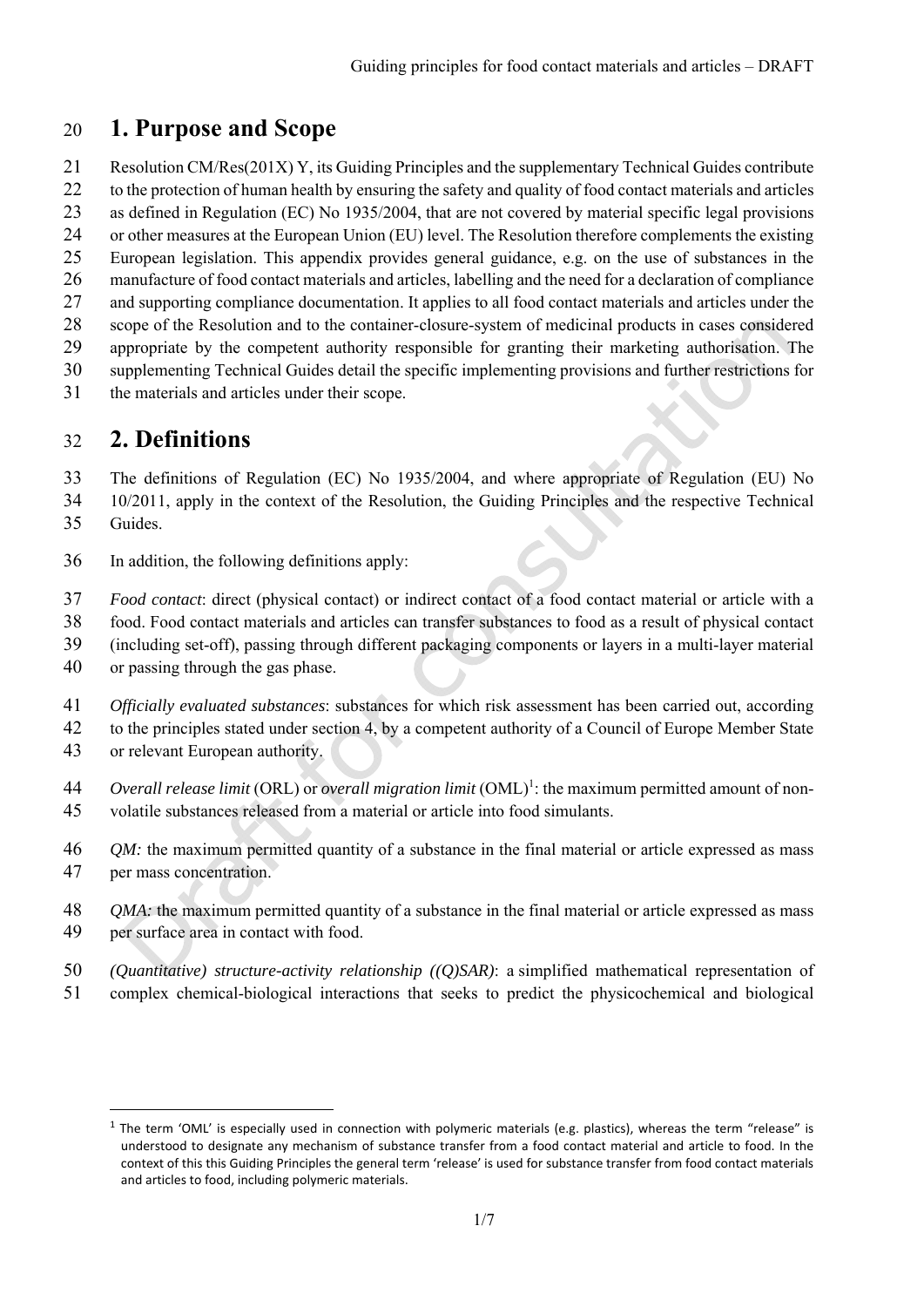- 52 properties of molecules**.** It quantitatively relates the properties of a chemical (encoded in its chemical
- 53 structure) to a physical property or to a biological effect (e.g. a toxicological endpoint).<sup>2</sup>
- 54 *Set-off*: transfer of substances to food from the non-food contact side of a food contact material or article
- 55 through contact of the non-food contact surface with the food contact surface, e.g. during storage 56 (stacking or reeling).
- *Specific release limit* (SRL)<sup>3</sup> or *specific migration limit* (SML): the maximum permitted amount of a 58 given substance released from a material or article to food or food simulants.

# 59 **3. General Requirements**

- 60 Food contact materials and articles shall be manufactured in accordance with Article 3 (1) of Regulation
- 61 (EC) No 1935/2004 in compliance with good manufacturing practice so that, under normal or
- 62 foreseeable conditions of use, they do not transfer their constituents to food in quantities which could:
- 63 a. endanger human health; or
- 64 b. bring about an unacceptable change in the composition of the food; or
- 65 c. bring about a deterioration in the organoleptic characteristics thereof.
- 66 In addition, food business operators, throughout the supply chain, shall ensure that they use food contact
- 67 materials and articles in a way that transfer of substances to foods from these materials and articles
- 68 during food production, food preparation, handling, storage, and food consumption is of no concern.

### 69 **3.1 Substances used in the manufacture of food contact materials and articles**

- 70 In the manufacture of food contact materials and articles, substances may only be used after risk 71 assessment has been performed according to the principles stated hereafter under section 4; assessment 72 includes consideration of any impurity, reaction and/or degradation products that may be present in the
- 73 final material or article.

<u>.</u>

- 74 Substances can be used in the manufacture of food contact materials and articles, in compliance with 75 any restrictions applicable to them, if they meet any of the following criteria:
- 76 A. They are agreed between competent authorities of the Council of Europe member States 77 concerned, in accordance with the procedures for the elaboration of lists of officially evaluated 78 substances, or
- 79 B. Their use is in compliance with material-specific provisions in EU or national legislation or 80 official recommendations, as specified in the respective Technical Guide; or
- 81 C. Absence of their release to food and absence of release to food of their impurities, known 82 reaction or degradation products can be demonstrated with reasonable statistical certainty by a 83 method of analysis in accordance with Article 34 of Regulation (EU) 2017/625 with a limit of 84 detection not higher than 0.01 mg/kg. This limit shall apply to a group of compounds, if they

<sup>&</sup>lt;sup>2</sup> See Joint Research Center (JRC): https://eurl-ecvam.jrc.ec.europa.eu/glossary/glossary/q-sars-quantitative-structure-<br>activity-relationships; https://qsardb.jrc.ec.europa.eu/qmrf/

<sup>&</sup>lt;sup>3</sup> The term 'SRL' was introduced in the context of metals and alloys used in food contact materials. Whereas the more general term 'release' may be applied to various materials, the term 'migration' is especially used in connection with polymeric materials (e.g. plastics), where release is commonly dominated by physical processes such as diffusion.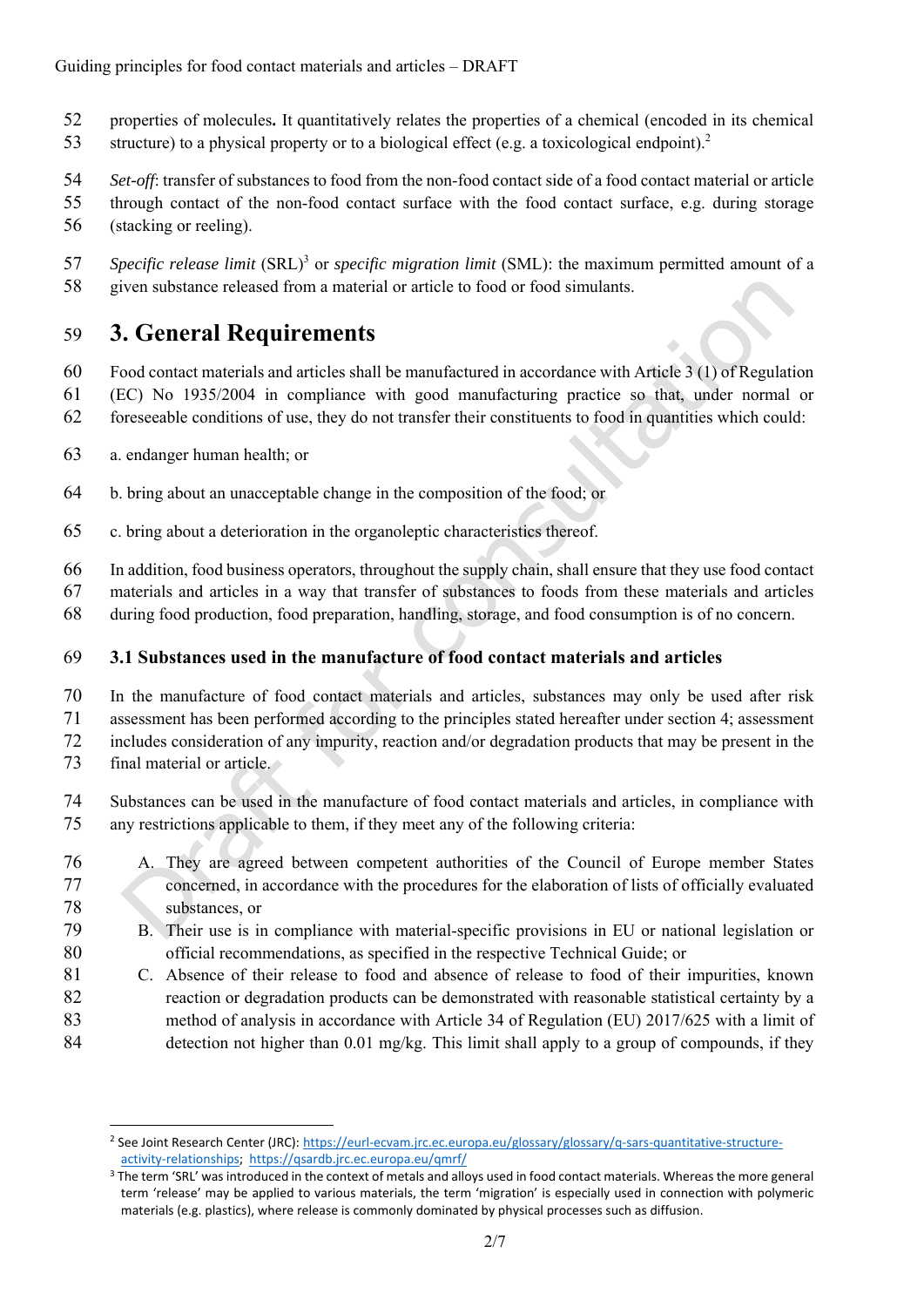- 85 are structurally and toxicologically related, in particular isomers or compounds with the same 86 relevant functional group.
- 87 The substances used based on criterion 3.1 C and their impurities and known reaction or 88 degradation products shall not belong to either one of the following categories (i.e. for 89 substances belonging to the following categories the detection limit of 0.01 mg/kg does not 90 apply):
- 91 substances in nano-form<sup>4</sup>,
- 92 ˗ substances classified as "carcinogenic", "mutagenic" or "toxic to reproduction" in 93 accordance with the criteria set out in sections 3.5, 3.6 and 3.7 of Annex I to Regulation 94 (EC) No 1272/2008 of the European Parliament and the Council,
- 95 ˗ substances which are assessed to be genotoxic, or predicted to be genotoxic using accepted 96 (Q)SAR models in case that valid data (i. e. complying with the European Food Safety 97 Authority's (EFSA) criteria) confirming absence of genotoxicity are not available.
- 98 Criterion 3.1 C applies without prejudice to applicable European and national provisions, or the 99 provisions set out in the applicable Technical Guide.

100 In case that none of the criteria A, B, C is met and without prejudice to applicable European and national

101 provisions, or the provisions set out in the applicable Technical Guide, substances may be used in the

102 manufacture of food contact materials and articles, if they are risk assessed in accordance with section

103 4 by or on behalf of the responsible business operator and in compliance with Article 3 of Regulation

104 (EC) No 1935/2004.

#### 105 **3.2 Restrictions: specific release (or migration) and overall release (or migration), QM**  106 **and QMA**

107 3.2.1 Food contact materials and articles should not transfer their constituents to foodstuffs or food 108 simulants in quantities exceeding the limits set out in relevant Technical Guides or, if not specified in a

109 Technical Guide, in national legislation or recommendations (i. e. specific or overall release or migration 110 limits or restrictions for the material composition to limit the amount of certain components referred to

- 111 as "QM" and "QMA").
- 112 3.2.2 A generic specific release or migration limit of 60 mg/kg applies to those listed substances for 113 which no specific release or migration limit or other restrictions are provided in the relevant Technical
- 114 Guide, if not indicated differently.

#### 115 **3.3 European Committee for Food Contact Materials and Articles (CD-P-MCA)**

116 The CD-P-MCA, in accordance with its terms of reference and resources permitting, prepares technical 117 guidance that supplements the guiding principles of the Resolution. Further to section 3.1 A, the 118 Committee agrees on the procedures for creating, publishing and updating lists of officially evaluated

119 substances.

1

- 120 When new substances are subject to assessment and/or authorisation for use in the manufacture of food
- 121 contact materials and articles, member States are advised to share relevant information with the CD-P-
- 122 MCA with a view to updating any lists of evaluated substances as indicated in 3.1 A.

<sup>4</sup> Nanomaterials as defined in Commission Recommendation 2011/696/EU of 18 October 2011 on the definition of nanomaterials (OJ L 275, 20.10.2011, p. 38).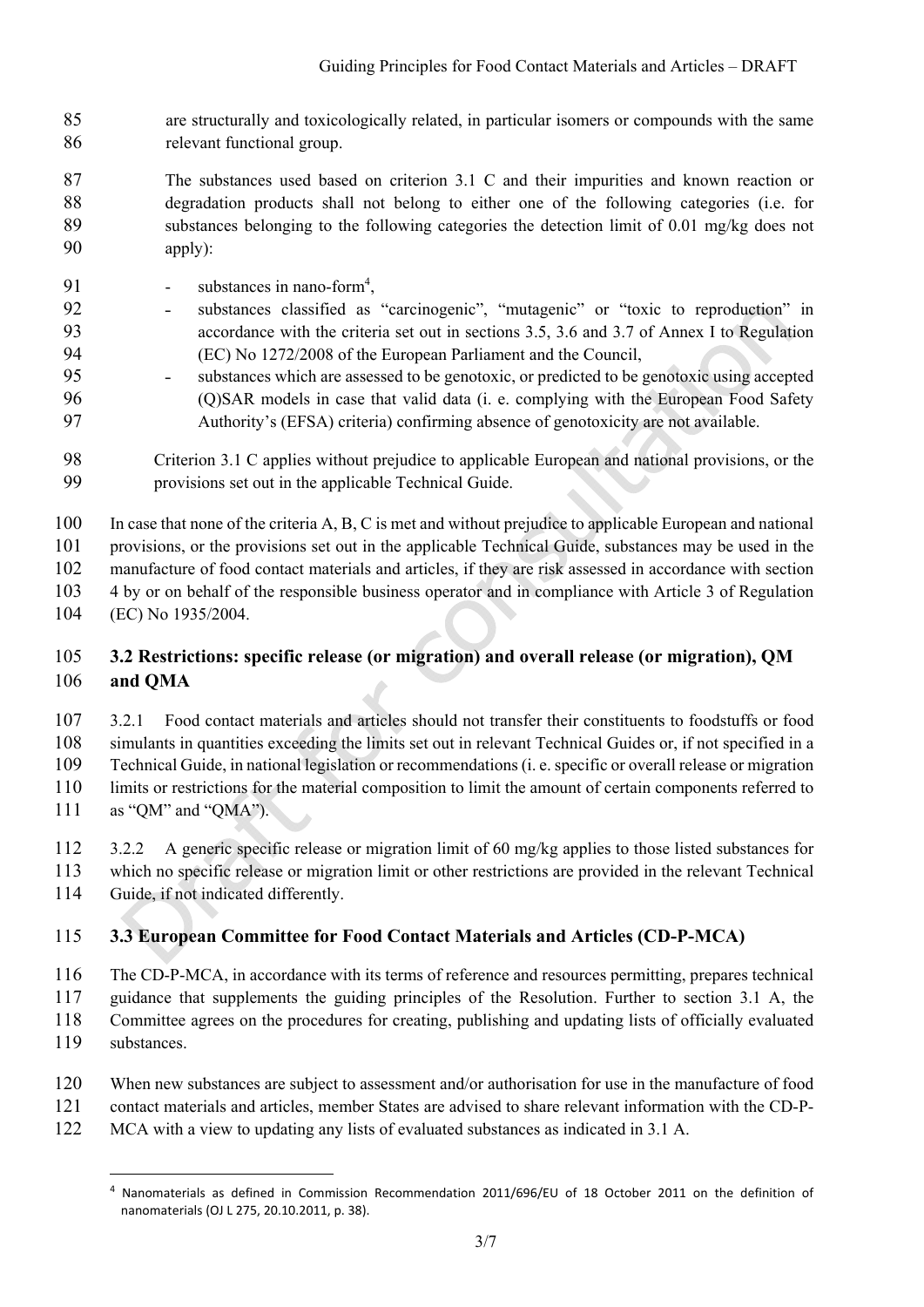## 123 **4. Risk Assessment**

124 Safety evaluations of substances used in food contact materials and articles shall be in accordance with

125 internationally recognised scientific principles on risk assessment, and follow, where applicable, the

126 EFSA guidance(s) such as the EFSA Note for Guidance on plastic food contact materials<sup>5</sup>. The safety

- 127 evaluations shall also take into account non-intentionally added substances (NIAS) as defined in Article
- 128 3 (9) of Regulation (EU) No 10/2011.

# 129 **5. Labelling**

130 Food contact materials and articles not yet in contact with food when placed on the market shall be 131 labelled in accordance with Article 15 of Regulation (EC) No 1935/2004 to ensure safe and appropriate 132 use. The label shall be sufficiently clear to avoid any misuse or misinterpretation. It shall not mislead 133 consumers and does not rule out reasonably foreseeable uses that consumers would normally expect for 134 such a material or article, especially when dealing with repeated use articles.

# 135 **6. Traceability**

136 Traceability of food contact materials and articles shall be ensured at all stages in accordance with 137 Articles 15 and 17 of Regulation (EC) No 1935/2004.

## 138 **7. Good Manufacturing Practice**

139 Food contact materials and articles shall be manufactured in accordance with Regulation (EC) No

140 2023/2006 on good manufacturing practice for materials and articles intended to come into contact with

- 141 food. If appropriate, guidelines on good manufacturing practices developed by trade and producer
- 142 associations can also be taken into account without prejudice to any applicable member state legislation.

## 143 **8. Supporting Documents and Declaration of Compliance**

#### 144 **8.1 Documentation of compliance (supporting documents)**

- 145 Appropriate documentation demonstrating that food contact materials and articles under the scope of
- 146 the Resolution comply with the requirements applicable to them must be compiled as "documentation
- 147 of compliance" by the business operator responsible.

148 At every step of manufacturing food contact materials and articles, compliance shall be demonstrated a) 149 for each substance introduced, including its impurities and the reaction and degradation products which 150 may be formed, and b) for the materials and articles resulting from this manufacturing step.

- 151 The compliance documentation is a record of especially:
- 152 the substance(s) used and relevant risk assessment, the process(es) applied, and the reaction(s) 153 and treatment(s) performed;

<sup>&</sup>lt;u>.</u> 5 Note for guidance for the preparation of an application for the safety assessment of a substance to be used in plastic food contact materials: https://efsa.onlinelibrary.wiley.com/doi/epdf/10.2903/j.efsa.2008.21r; https://efsa.onlinelibrary.wiley.com/doi/epdf/10.2903/j.efsa.2011.2379;

https://efsa.onlinelibrary.wiley.com/doi/epdf/10.2903/j.efsa.2017.5113.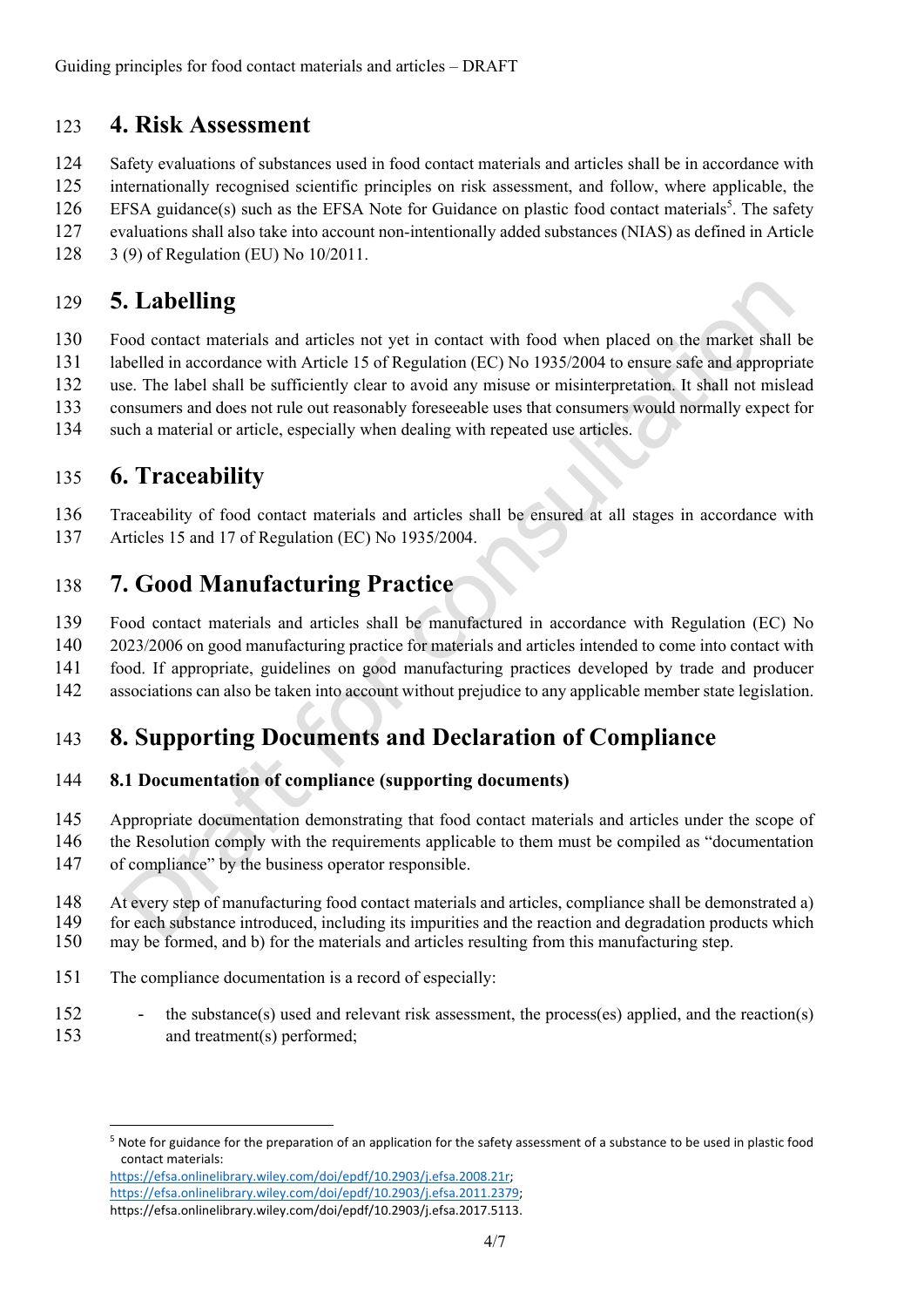- 154 the safety of any released substances, relevant impurities and reaction and degradation products, 155 and evidence for compliance with the applicable requirements supported with data or other 156 adequate reasoning, taking into account the maximum level of release;
- 157 if applicable, the conditions and results of migration/release testing, i.e. the description and 158 validation of the applied analytical methods, raw data, calculations, including modelling, 159 descriptions and data of toxicological tests as well as reasoning used for the conclusion.
- 160 The compliance documentation is made available without delay to the competent authorities on their 161 request.

162 The compliance documentation may be confidential; however, protection of information in the 163 documentation must not compromise the safety of food contact materials and articles and must not 164 prevent a business operator from disclosing safety information related to released substances and 165 conditions of use in the declaration of compliance.

#### 166 **8.2 Declaration of compliance**

167 Food contact materials and articles under the scope of the Resolution are to be accompanied by a 168 declaration of compliance.

169 The declaration of compliance means that the manufacturer assumes responsibility for the suitability for

170 food contact, including the safety of all released substances or, whenever applicable, explicitly informs

171 the subsequent business operator in the supply chain of the compliance work that needs to be completed.

172 The declaration also specifies the limitations to the applications, further processing and treatments as

173 well as conditions of food contact and is based on the documentation referred to under 8.1.

174 The declaration of compliance provides all relevant information to enable subsequent business operators

175 along the supply chain to carry out any additional compliance work in order to deliver safe and compliant

176 food contact materials and articles.

177 A declaration of compliance is issued at all stages of manufacture and processing of food contact 178 materials and articles. It is available at all marketing stages, other than the retail stage, and comprises, 179 at least (if applicable) of:

- 180 identity and address of the business operator issuing the declaration of compliance:
- 181 the date the declaration was issued:
- 182 identity and address of the manufacturer or importer of the food contact material/article;
- 183 **•** identity of the food contact material/article (final or intermediate) or substance intended for the 184 manufacture of those (chemical name or description and trade name);
- 185 whenever applicable, a statement that the substances used are specified:
- 186 a) in the corresponding Council of Europe list of officially evaluated substances, or
- 187 b) in European or national legislation or official recommendations as referenced in the 188 respective Technical Guide, providing the exact reference;
- 189 whenever applicable, a statement that
- 190 o risk assessment has been performed by or on behalf of the business operator for 191 substances that are detailed in the compliance documentation;
- 192 o the use of these substances does not infringe relevant EU or national legislation or 193 official recommendations;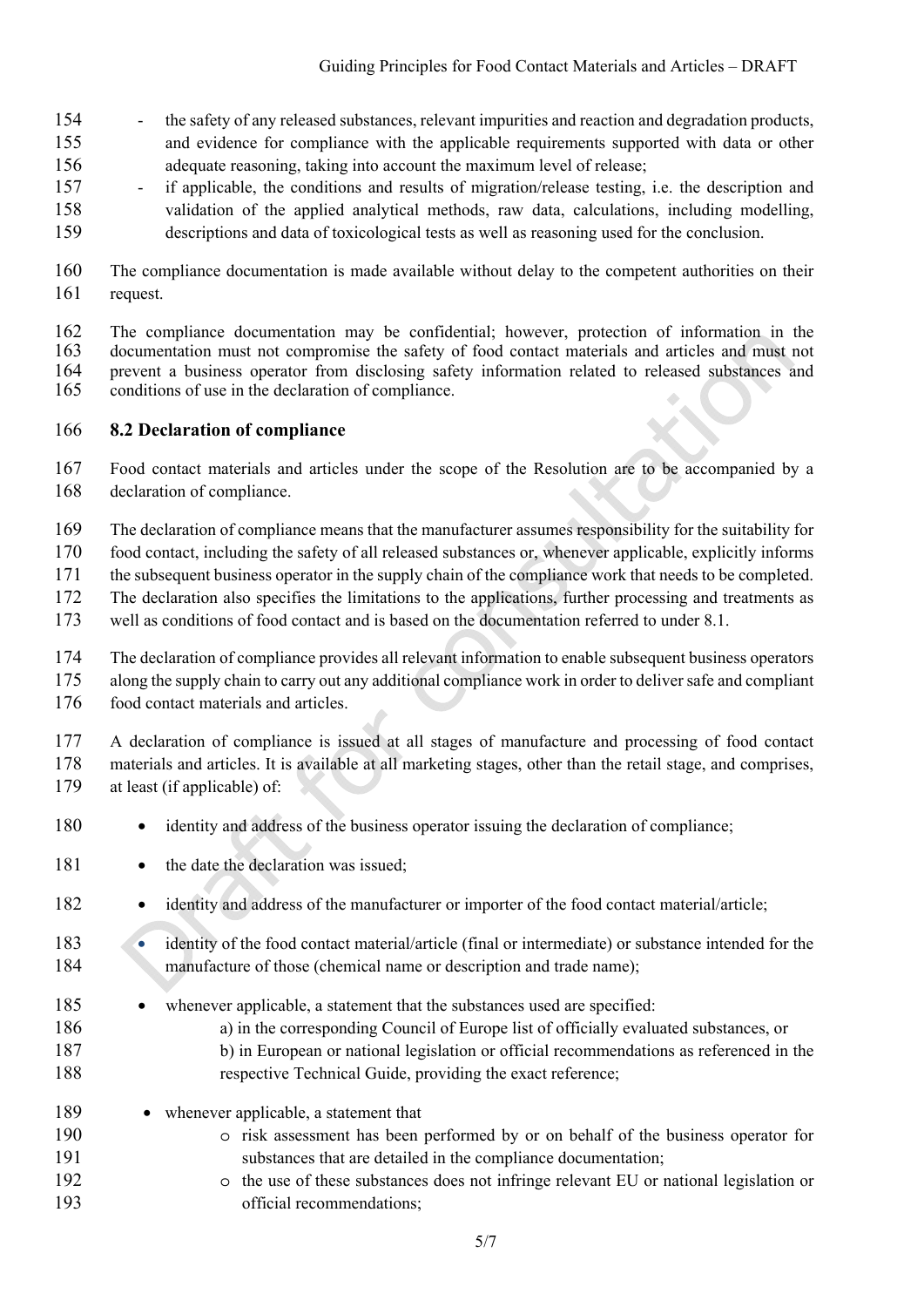- 
- 194 o the use of these substances is not in conflict with the provisions set out in the 195 applicable Technical Guide;
- 196 confirmation that the food contact material or article (final or intermediate) or substance 197 intended for the manufacture of any material or article complies with the applicable legal or 198 other relevant provisions and requirements laid down in the "Guiding Principles" and in the 199 applicable complementing Technical Guide;
- 200 adequate information relative to the substances used or degradation or reaction products thereof, 201 for which restrictions and/or specifications are laid down in the applicable legal and other 202 relevant provisions;
- 203 adequate information relative to the substances which are subject to a restriction regarding their 204 use in food (dual use additives);
- 205 specifications and conditions ensuring safe use of the food contact material/article (e.g. types of 206 foods for which it can be used, maximum temperature conditions, duration of contact, repeated 207 or single contact, the highest food contact surface area to volume ratio for which compliance 208 has been verified);
- 209 information on substances used, impurities and/or reaction and degradation products, which also 210 could be generated at later production stages, for which further compliance work needs to be 211 conducted at the next stages of the supply chain to ensure compliance of the final product; and
- 212 any additional requirements for particular types of food contact materials/articles specified in 213 the respective Technical Guides, if applicable.

214 The written declaration is renewed in the event that substantial changes are made to the composition or 215 to the production process that may affect substance release from materials/articles, or as a response to 216 relevant scientific or regulatory developments.

# 217 **9. Compliance Testing**

218 Compliance of the food contact materials and articles with the relevant provisions and restrictions shall

- 219 be verified by appropriate scientific methods in accordance with Regulation (EU) 2017/625. This may
- 220 include experimental testing or theoretical calculations.
- 221 Tests on release from the material or article into foodstuffs are carried out under the reasonable worst-222 case conditions during manufacture, storage, distribution and normal or foreseeable use, with respect to 223 time, temperature and composition of the foodstuff.
- 224 When it is not possible to test release into foodstuffs, food simulants are used to imitate the respective
- 225 foodstuffs. Food simulants and conditions of contact are selected in such a way that release is at least as
- 226 high as into food. Specifications for the choice of simulants and test conditions may be laid down in the
- 227 relevant Technical Guides.
- 228 For verification of compliance with the SML or SRL, solely release from food contact materials and 229 articles (not contamination from any other sources) is taken into account.